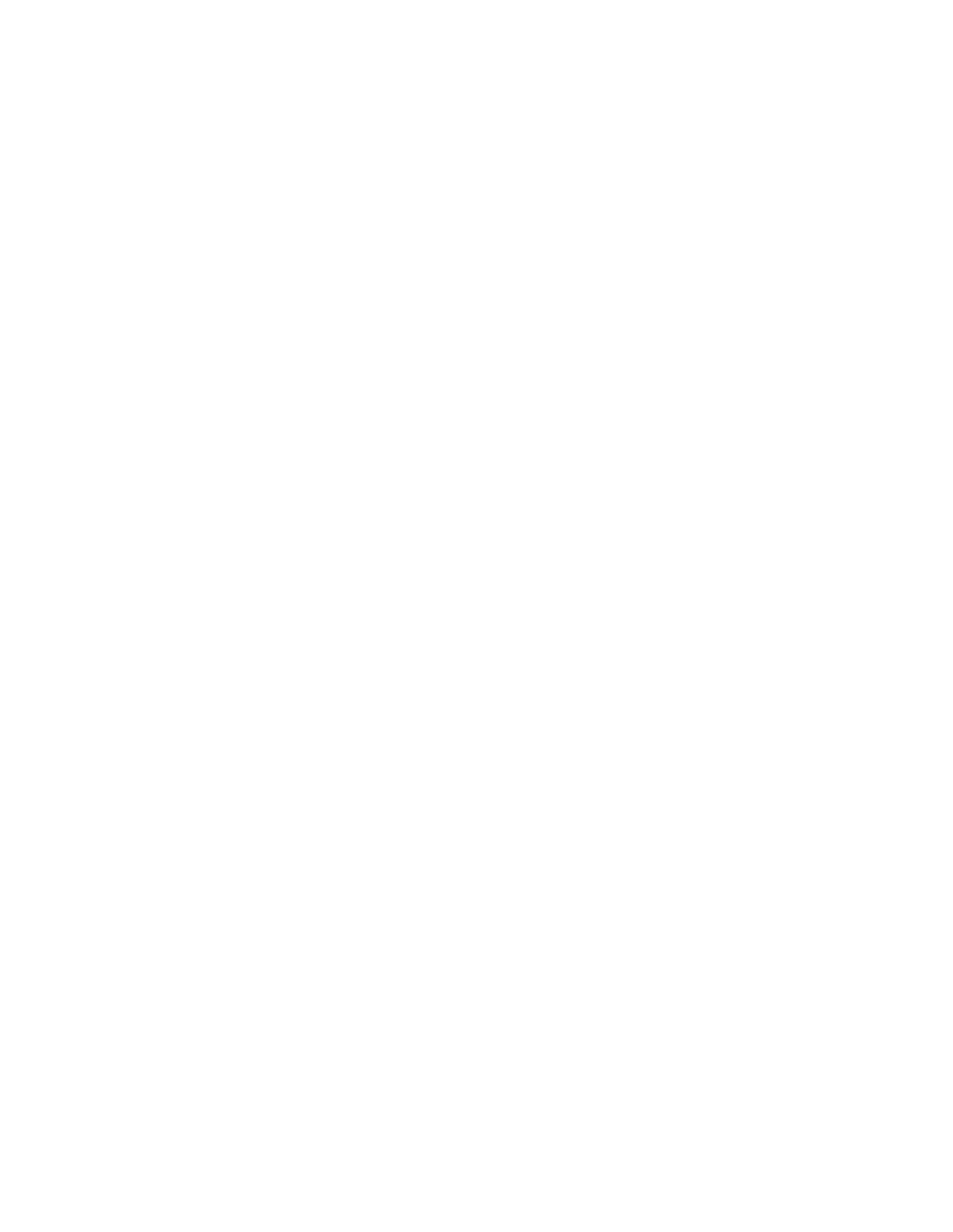# **CONTACT:**

#### **Investor Relations**

Jamie Buckland +44 203 954 2831 [jbuckland@kosmosenergy.com](mailto:jbuckland@kosmosenergy.com)

### **Media Relations**

Thomas Golembeski +1-214-445-9674 [tgolembeski@kosmosenergy.com](mailto:tgolembeski@kosmosenergy.com)

| 1. | Details of PDMR / person closely associated with them ("PCA")                                                                                                                                           |                                                                                                                                                                                                                                                                                                                                                                                                                                                                                                                                                                                                                                                                                                                                                                                                                                      |  |
|----|---------------------------------------------------------------------------------------------------------------------------------------------------------------------------------------------------------|--------------------------------------------------------------------------------------------------------------------------------------------------------------------------------------------------------------------------------------------------------------------------------------------------------------------------------------------------------------------------------------------------------------------------------------------------------------------------------------------------------------------------------------------------------------------------------------------------------------------------------------------------------------------------------------------------------------------------------------------------------------------------------------------------------------------------------------|--|
| a) | Name                                                                                                                                                                                                    | <b>Sir Richard Dearlove</b>                                                                                                                                                                                                                                                                                                                                                                                                                                                                                                                                                                                                                                                                                                                                                                                                          |  |
| b) | Position / status                                                                                                                                                                                       | Director                                                                                                                                                                                                                                                                                                                                                                                                                                                                                                                                                                                                                                                                                                                                                                                                                             |  |
| c) | Initial notification /<br>amendment                                                                                                                                                                     | Initial notification                                                                                                                                                                                                                                                                                                                                                                                                                                                                                                                                                                                                                                                                                                                                                                                                                 |  |
| 2. | Details of the transaction(s): section to be repeated for (i) each type of instrument; (ii)<br>each type of transaction; (iii) each date; and (iv) each place where transactions have<br>been conducted |                                                                                                                                                                                                                                                                                                                                                                                                                                                                                                                                                                                                                                                                                                                                                                                                                                      |  |
| a) | Description of the<br>financial instrument                                                                                                                                                              | Common Shares, par value \$0.01 per share                                                                                                                                                                                                                                                                                                                                                                                                                                                                                                                                                                                                                                                                                                                                                                                            |  |
| b) | Nature of the<br>transactions                                                                                                                                                                           | 20,911 restricted share units granted to the reporting person on June 9, 2022<br>under the Company's Long Term Incentive Plan ("Plan") and are scheduled to<br>vest 100% on the earlier of June 9, 2023 or the day immediately preceding<br>the date of the Issuer's first annual shareholder meeting following the date of<br>grant, subject to the terms of the Plan and the applicable award agreement<br>issued thereunder.<br>4,651 shares issued to the reporting person on June 9, 2022 under the Plan in<br>lieu of the aggregate amount of the Annual Cash Retainer payable for service<br>on the Board of Directors during the period from July 1, 2022 to December<br>31, 2022. These shares are fully-vested and unrestricted, subject to the terms<br>of the Plan and the applicable award agreement issued thereunder. |  |
|    | Shares granted or vested                                                                                                                                                                                |                                                                                                                                                                                                                                                                                                                                                                                                                                                                                                                                                                                                                                                                                                                                                                                                                                      |  |
| c) | Currency                                                                                                                                                                                                | USD                                                                                                                                                                                                                                                                                                                                                                                                                                                                                                                                                                                                                                                                                                                                                                                                                                  |  |
|    | Price                                                                                                                                                                                                   | 8.13                                                                                                                                                                                                                                                                                                                                                                                                                                                                                                                                                                                                                                                                                                                                                                                                                                 |  |
|    | Volume                                                                                                                                                                                                  | 25,562                                                                                                                                                                                                                                                                                                                                                                                                                                                                                                                                                                                                                                                                                                                                                                                                                               |  |
|    | Total                                                                                                                                                                                                   | 207,819.06                                                                                                                                                                                                                                                                                                                                                                                                                                                                                                                                                                                                                                                                                                                                                                                                                           |  |
|    | Shares sold or withheld                                                                                                                                                                                 |                                                                                                                                                                                                                                                                                                                                                                                                                                                                                                                                                                                                                                                                                                                                                                                                                                      |  |
| d) | Currency                                                                                                                                                                                                | <b>USD</b>                                                                                                                                                                                                                                                                                                                                                                                                                                                                                                                                                                                                                                                                                                                                                                                                                           |  |
|    | Price                                                                                                                                                                                                   | $\Omega$                                                                                                                                                                                                                                                                                                                                                                                                                                                                                                                                                                                                                                                                                                                                                                                                                             |  |
|    | Volume                                                                                                                                                                                                  | 0                                                                                                                                                                                                                                                                                                                                                                                                                                                                                                                                                                                                                                                                                                                                                                                                                                    |  |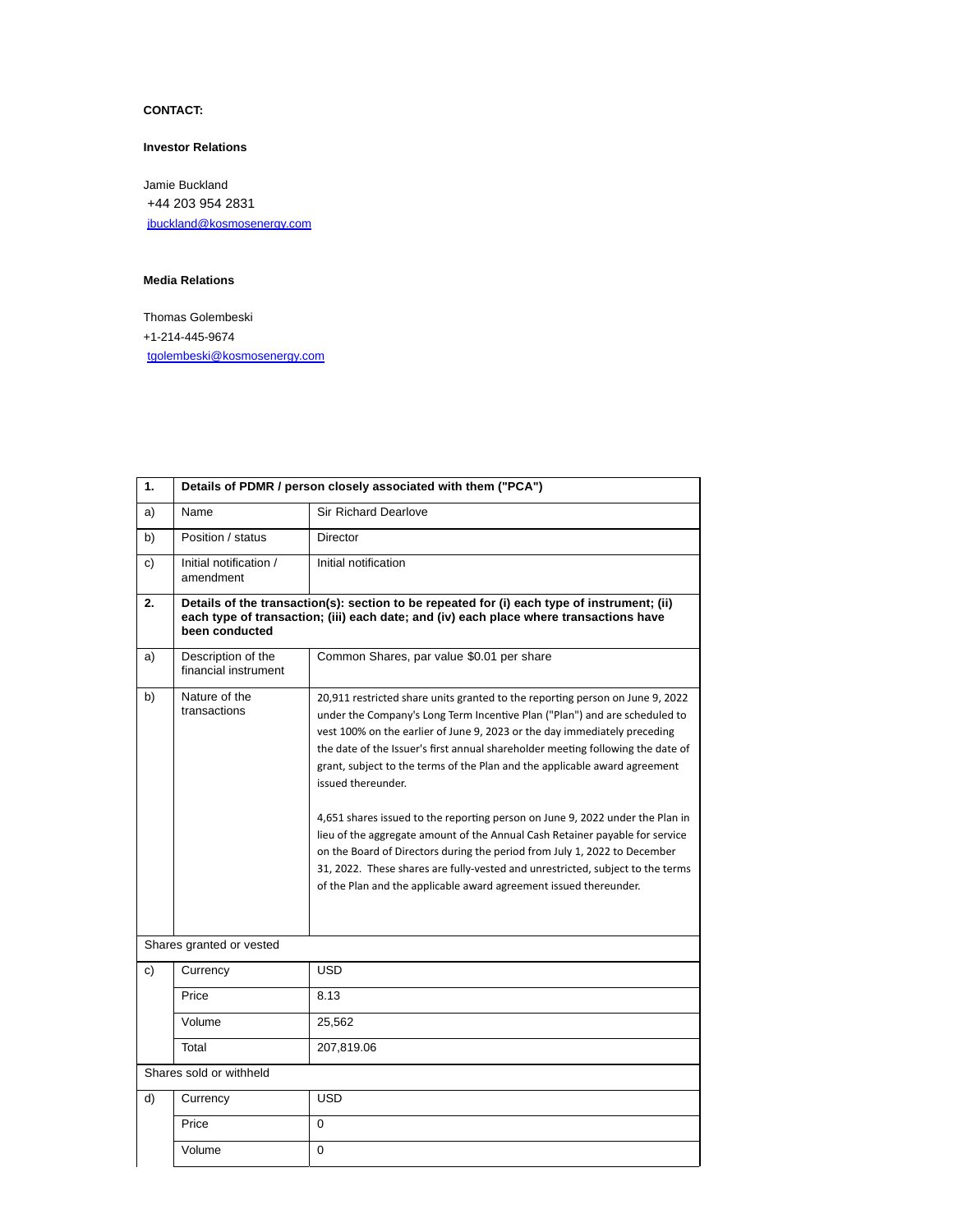|    | Total                       | $\mathbf 0$ |
|----|-----------------------------|-------------|
| e) | Aggregated<br>information   |             |
|    | Price                       | 8.13        |
|    | Volume                      | 25,562      |
|    | Total                       | 207,819.06  |
| f) | Date of the<br>transactions | 9 June 2022 |
| g) | Place of the<br>transaction | <b>NYSE</b> |

| 1. | Details of PDMR / person closely associated with them ("PCA")                                                                                                                                           |                                                                                                                                                                                                                                                                                                                                                                                                                        |  |
|----|---------------------------------------------------------------------------------------------------------------------------------------------------------------------------------------------------------|------------------------------------------------------------------------------------------------------------------------------------------------------------------------------------------------------------------------------------------------------------------------------------------------------------------------------------------------------------------------------------------------------------------------|--|
| a) | Name                                                                                                                                                                                                    | Roy A. Franklin                                                                                                                                                                                                                                                                                                                                                                                                        |  |
| b) | Position / status                                                                                                                                                                                       | <b>Director</b>                                                                                                                                                                                                                                                                                                                                                                                                        |  |
| c) | Initial notification /<br>amendment                                                                                                                                                                     | Initial notification                                                                                                                                                                                                                                                                                                                                                                                                   |  |
| 2. | Details of the transaction(s): section to be repeated for (i) each type of instrument; (ii)<br>each type of transaction; (iii) each date; and (iv) each place where transactions have<br>been conducted |                                                                                                                                                                                                                                                                                                                                                                                                                        |  |
| a) | Description of the<br>financial instrument                                                                                                                                                              | Common Shares, par value \$0.01 per share                                                                                                                                                                                                                                                                                                                                                                              |  |
| b) | Nature of the<br>transactions                                                                                                                                                                           | 20,911 restricted share units granted to the reporting person on June 9, 2022<br>under the Company's Long Term Incentive Plan and are scheduled to vest<br>100% on the earlier of June 9, 2023 or the day immediately preceding the<br>date of the Issuer's first annual shareholder meeting following the date of<br>grant, subject to the terms of the Plan and the applicable award agreement<br>issued thereunder. |  |
|    | Shares granted or vested                                                                                                                                                                                |                                                                                                                                                                                                                                                                                                                                                                                                                        |  |
| c) | Currency                                                                                                                                                                                                | <b>USD</b>                                                                                                                                                                                                                                                                                                                                                                                                             |  |
|    | Price                                                                                                                                                                                                   | 8.13                                                                                                                                                                                                                                                                                                                                                                                                                   |  |
|    | Volume                                                                                                                                                                                                  | 20,911                                                                                                                                                                                                                                                                                                                                                                                                                 |  |
|    | Total                                                                                                                                                                                                   | 170,006.43                                                                                                                                                                                                                                                                                                                                                                                                             |  |
|    | Shares sold or withheld                                                                                                                                                                                 |                                                                                                                                                                                                                                                                                                                                                                                                                        |  |
| d) | Currency                                                                                                                                                                                                | <b>USD</b>                                                                                                                                                                                                                                                                                                                                                                                                             |  |
|    | Price                                                                                                                                                                                                   | $\mathbf 0$                                                                                                                                                                                                                                                                                                                                                                                                            |  |
|    | Volume                                                                                                                                                                                                  | $\mathbf 0$                                                                                                                                                                                                                                                                                                                                                                                                            |  |
|    | Total                                                                                                                                                                                                   | $\mathbf 0$                                                                                                                                                                                                                                                                                                                                                                                                            |  |
|    | Aggregated<br>information                                                                                                                                                                               |                                                                                                                                                                                                                                                                                                                                                                                                                        |  |
| e) | Price                                                                                                                                                                                                   | 8.13                                                                                                                                                                                                                                                                                                                                                                                                                   |  |
|    | Volume                                                                                                                                                                                                  | 20,911                                                                                                                                                                                                                                                                                                                                                                                                                 |  |
|    | Total                                                                                                                                                                                                   | 170,006.43                                                                                                                                                                                                                                                                                                                                                                                                             |  |
| f) | Date of the<br>transactions                                                                                                                                                                             | 9 June 2022                                                                                                                                                                                                                                                                                                                                                                                                            |  |
| g) | Place of the<br>transaction                                                                                                                                                                             | <b>NYSE</b>                                                                                                                                                                                                                                                                                                                                                                                                            |  |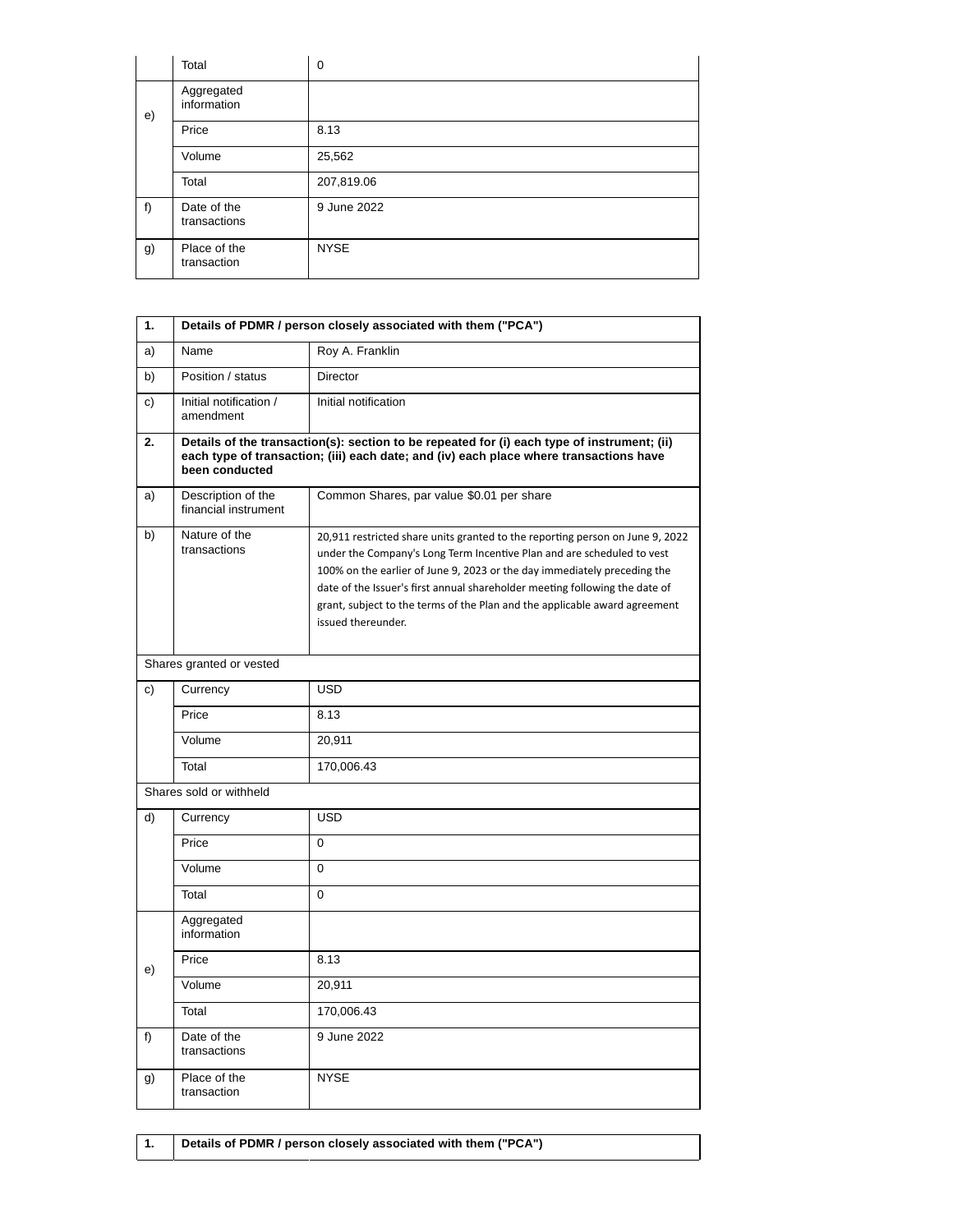| a) | Name                                       | Deanna L. Goodwin                                                                                                                                                                                                                                                                                                                                                                                                      |  |
|----|--------------------------------------------|------------------------------------------------------------------------------------------------------------------------------------------------------------------------------------------------------------------------------------------------------------------------------------------------------------------------------------------------------------------------------------------------------------------------|--|
| b) | Position / status                          | <b>Director</b>                                                                                                                                                                                                                                                                                                                                                                                                        |  |
| c) | Initial notification /<br>amendment        | Initial notification                                                                                                                                                                                                                                                                                                                                                                                                   |  |
| 2. | been conducted                             | Details of the transaction(s): section to be repeated for (i) each type of instrument; (ii)<br>each type of transaction; (iii) each date; and (iv) each place where transactions have                                                                                                                                                                                                                                  |  |
| a) | Description of the<br>financial instrument | Common Shares, par value \$0.01 per share                                                                                                                                                                                                                                                                                                                                                                              |  |
| b) | Nature of the<br>transactions              | 20,911 restricted share units granted to the reporting person on June 9, 2022<br>under the Company's Long Term Incentive Plan and are scheduled to vest<br>100% on the earlier of June 9, 2023 or the day immediately preceding the<br>date of the Issuer's first annual shareholder meeting following the date of<br>grant, subject to the terms of the Plan and the applicable award agreement<br>issued thereunder. |  |
|    | Shares granted or vested                   |                                                                                                                                                                                                                                                                                                                                                                                                                        |  |
| c) | Currency                                   | <b>USD</b>                                                                                                                                                                                                                                                                                                                                                                                                             |  |
|    | Price                                      | 8.13                                                                                                                                                                                                                                                                                                                                                                                                                   |  |
|    | Volume                                     | 20,911                                                                                                                                                                                                                                                                                                                                                                                                                 |  |
|    | Total                                      | 170,006.43                                                                                                                                                                                                                                                                                                                                                                                                             |  |
|    | Shares sold or withheld                    |                                                                                                                                                                                                                                                                                                                                                                                                                        |  |
| d) | Currency                                   | <b>USD</b>                                                                                                                                                                                                                                                                                                                                                                                                             |  |
|    | Price                                      | $\Omega$                                                                                                                                                                                                                                                                                                                                                                                                               |  |
|    | Volume                                     | $\Omega$                                                                                                                                                                                                                                                                                                                                                                                                               |  |
|    | Total                                      | 0                                                                                                                                                                                                                                                                                                                                                                                                                      |  |
|    | Aggregated<br>information                  |                                                                                                                                                                                                                                                                                                                                                                                                                        |  |
| e) | Price                                      | 8.13                                                                                                                                                                                                                                                                                                                                                                                                                   |  |
|    | Volume                                     | 20,911                                                                                                                                                                                                                                                                                                                                                                                                                 |  |
|    | Total                                      | 170,006.43                                                                                                                                                                                                                                                                                                                                                                                                             |  |
| f) | Date of the<br>transactions                | 9 June 2022                                                                                                                                                                                                                                                                                                                                                                                                            |  |
| g) | Place of the<br>transaction                | <b>NYSE</b>                                                                                                                                                                                                                                                                                                                                                                                                            |  |

| 1. | Details of PDMR / person closely associated with them ("PCA")                                                                                                                                           |                                                                                                                                                                                                                                                                                                                                                                                                                        |
|----|---------------------------------------------------------------------------------------------------------------------------------------------------------------------------------------------------------|------------------------------------------------------------------------------------------------------------------------------------------------------------------------------------------------------------------------------------------------------------------------------------------------------------------------------------------------------------------------------------------------------------------------|
| a) | Name                                                                                                                                                                                                    | Adebayo O. Ogunlesi                                                                                                                                                                                                                                                                                                                                                                                                    |
| b) | Position / status                                                                                                                                                                                       | Director                                                                                                                                                                                                                                                                                                                                                                                                               |
| c) | Initial notification /<br>amendment                                                                                                                                                                     | Initial notification                                                                                                                                                                                                                                                                                                                                                                                                   |
| 2. | Details of the transaction(s): section to be repeated for (i) each type of instrument; (ii)<br>each type of transaction; (iii) each date; and (iv) each place where transactions have<br>been conducted |                                                                                                                                                                                                                                                                                                                                                                                                                        |
| a) | Description of the<br>financial instrument                                                                                                                                                              | Common Shares, par value \$0.01 per share                                                                                                                                                                                                                                                                                                                                                                              |
| b) | Nature of the<br>transactions                                                                                                                                                                           | 20,911 restricted share units granted to the reporting person on June 9, 2022<br>under the Company's Long Term Incentive Plan and are scheduled to vest<br>100% on the earlier of June 9, 2023 or the day immediately preceding the<br>date of the Issuer's first annual shareholder meeting following the date of<br>grant, subject to the terms of the Plan and the applicable award agreement<br>issued thereunder. |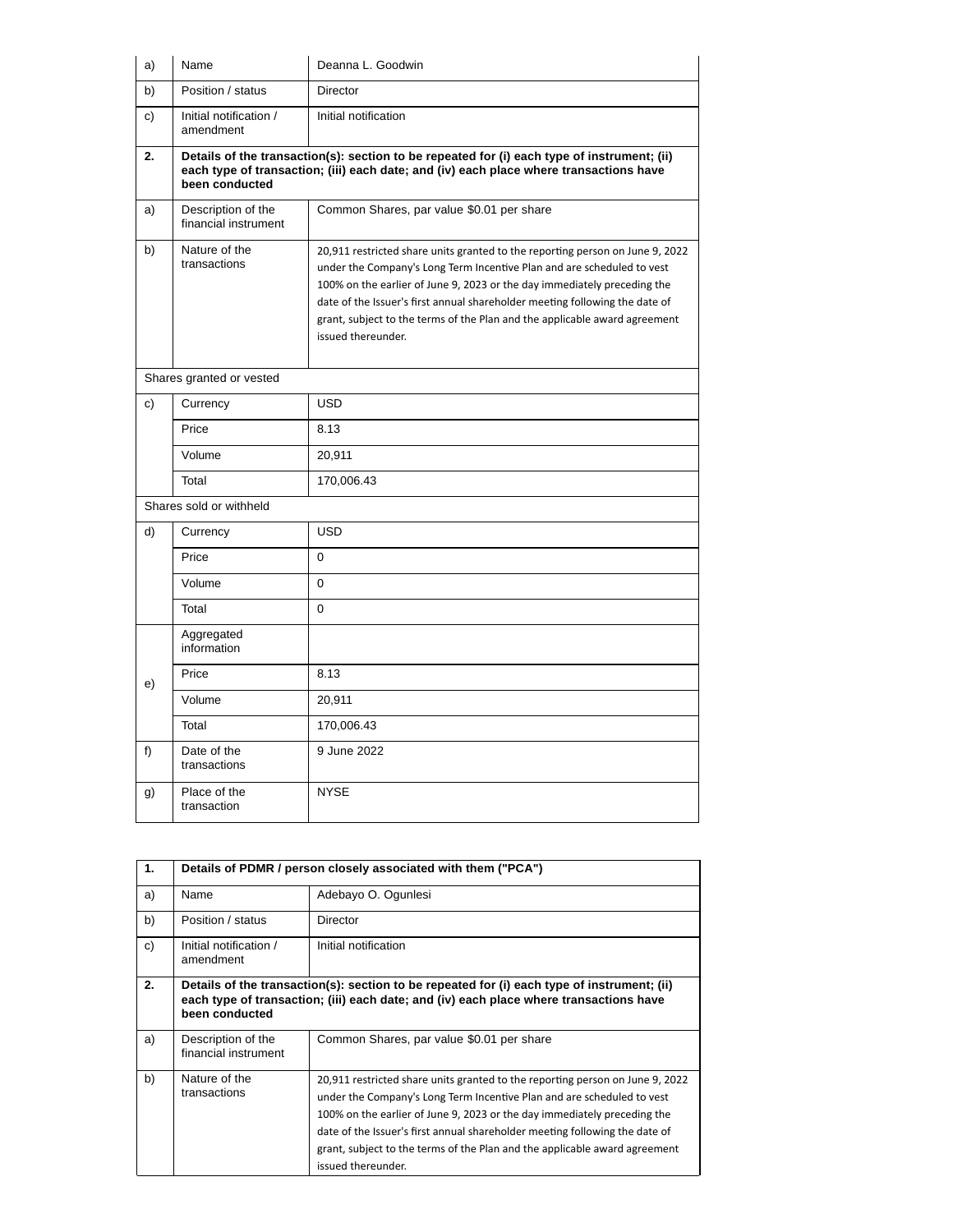|    |                                      | 4,651 shares issued to the reporting person on June 9, 2022 under the Plan in<br>lieu of the aggregate amount of the Annual Cash Retainer payable for service<br>on the Board of Directors during the period from July 1, 2022 to December<br>31, 2022. These shares are fully-vested and unrestricted, subject to the terms<br>of the Plan and the applicable award agreement issued thereunder. |
|----|--------------------------------------|---------------------------------------------------------------------------------------------------------------------------------------------------------------------------------------------------------------------------------------------------------------------------------------------------------------------------------------------------------------------------------------------------|
| c) | Shares granted or vested<br>Currency | <b>USD</b>                                                                                                                                                                                                                                                                                                                                                                                        |
|    |                                      |                                                                                                                                                                                                                                                                                                                                                                                                   |
|    | Price                                | 8.13                                                                                                                                                                                                                                                                                                                                                                                              |
|    | Volume                               | 25,562                                                                                                                                                                                                                                                                                                                                                                                            |
|    | Total                                | 207,819.06                                                                                                                                                                                                                                                                                                                                                                                        |
|    | Shares sold or withheld              |                                                                                                                                                                                                                                                                                                                                                                                                   |
| d) | Currency                             | <b>USD</b>                                                                                                                                                                                                                                                                                                                                                                                        |
|    | Price                                | $\Omega$                                                                                                                                                                                                                                                                                                                                                                                          |
|    | Volume                               | $\Omega$                                                                                                                                                                                                                                                                                                                                                                                          |
|    | Total                                | $\Omega$                                                                                                                                                                                                                                                                                                                                                                                          |
| e) | Aggregated<br>information            |                                                                                                                                                                                                                                                                                                                                                                                                   |
|    | Price                                | 8.13                                                                                                                                                                                                                                                                                                                                                                                              |
|    | Volume                               | 25,562                                                                                                                                                                                                                                                                                                                                                                                            |
|    | Total                                | 207,819.06                                                                                                                                                                                                                                                                                                                                                                                        |
| f) | Date of the<br>transactions          | 9 June 2022                                                                                                                                                                                                                                                                                                                                                                                       |
| g) | Place of the<br>transaction          | <b>NYSE</b>                                                                                                                                                                                                                                                                                                                                                                                       |

| 1. | Details of PDMR / person closely associated with them ("PCA")                                                                                                                                           |                                                                                                                                                                                                                                                                                                                                                                                                                        |  |
|----|---------------------------------------------------------------------------------------------------------------------------------------------------------------------------------------------------------|------------------------------------------------------------------------------------------------------------------------------------------------------------------------------------------------------------------------------------------------------------------------------------------------------------------------------------------------------------------------------------------------------------------------|--|
| a) | Name                                                                                                                                                                                                    | Steven M. Sterin                                                                                                                                                                                                                                                                                                                                                                                                       |  |
| b) | Position / status                                                                                                                                                                                       | Director                                                                                                                                                                                                                                                                                                                                                                                                               |  |
| c) | Initial notification /<br>amendment                                                                                                                                                                     | Initial notification                                                                                                                                                                                                                                                                                                                                                                                                   |  |
| 2. | Details of the transaction(s): section to be repeated for (i) each type of instrument; (ii)<br>each type of transaction; (iii) each date; and (iv) each place where transactions have<br>been conducted |                                                                                                                                                                                                                                                                                                                                                                                                                        |  |
| a) | Description of the<br>financial instrument                                                                                                                                                              | Common Shares, par value \$0.01 per share                                                                                                                                                                                                                                                                                                                                                                              |  |
| b) | Nature of the<br>transactions                                                                                                                                                                           | 20,911 restricted share units granted to the reporting person on June 9, 2022<br>under the Company's Long Term Incentive Plan and are scheduled to vest<br>100% on the earlier of June 9, 2023 or the day immediately preceding the<br>date of the Issuer's first annual shareholder meeting following the date of<br>grant, subject to the terms of the Plan and the applicable award agreement<br>issued thereunder. |  |
|    | Shares granted or vested                                                                                                                                                                                |                                                                                                                                                                                                                                                                                                                                                                                                                        |  |
| c) | Currency                                                                                                                                                                                                | <b>USD</b>                                                                                                                                                                                                                                                                                                                                                                                                             |  |
|    | Price                                                                                                                                                                                                   | 8.13                                                                                                                                                                                                                                                                                                                                                                                                                   |  |
|    | Volume                                                                                                                                                                                                  | 20,911                                                                                                                                                                                                                                                                                                                                                                                                                 |  |
|    | Total                                                                                                                                                                                                   | 170,006.43                                                                                                                                                                                                                                                                                                                                                                                                             |  |
|    | Shares sold or withheld                                                                                                                                                                                 |                                                                                                                                                                                                                                                                                                                                                                                                                        |  |